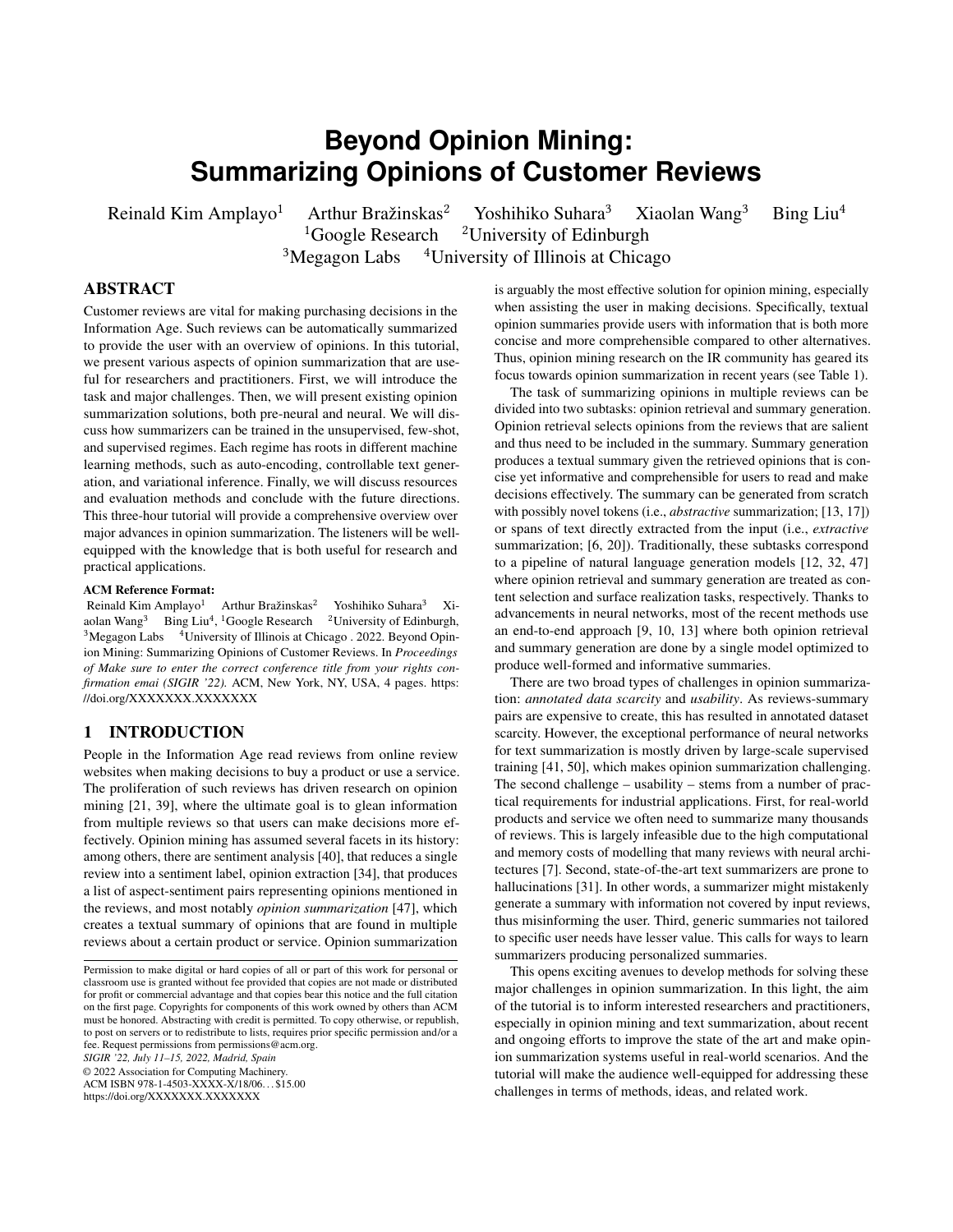<span id="page-1-0"></span>Table 1: Opinion summarization solutions that will be covered in this tutorial. A dagger † denotes that the solution also leverages weak supervision.

Pre-Neural Solutions

Extractive:

LexRank [\[16\]](#page-3-18), TextRank [\[33\]](#page-3-19), MEAD [\[12\]](#page-3-10), Wang et.al [\[48\]](#page-3-20) Abstractive:

Opinosis [\[17\]](#page-3-7), SEA [\[12\]](#page-3-10), Gerani et.al [\[18\]](#page-3-21)

#### Extractive:

MATE+MT† [\[6\]](#page-3-8), Mukherjee et.al† [\[35\]](#page-3-22), ASPMEM† [\[51\]](#page-3-23), QT [\[5\]](#page-3-24) Abstractive:

Autoencoders

MeanSum [\[13\]](#page-3-6), Coavoux et.al [\[14\]](#page-3-25), OpinionDigest<sup>†</sup> [\[44\]](#page-3-26), Recur-Sum [\[24\]](#page-3-27), MultimodalSum [\[22\]](#page-3-28), COOP [\[23\]](#page-3-29)

Synthetic Training

## Abstractive:

Copycat [\[10\]](#page-3-13), DenoiseSum [\[3\]](#page-3-30), MMDS [\[43\]](#page-3-31), Elsahar et.al<sup>†</sup> [\[15\]](#page-3-32), Jiang et.al [\[25\]](#page-3-33), PlanSum [\[2\]](#page-3-34), TransSum [\[46\]](#page-3-35), AceSum [\[1\]](#page-3-36), ConsistSum [\[26\]](#page-3-37), LSARS [\[38\]](#page-3-38)

Low-Resource

#### Abstractive:

Wang et.al [\[47\]](#page-3-5), FewSum [\[9\]](#page-3-12), PASS [\[37\]](#page-3-39), SelSum [\[11\]](#page-3-40), Conda-Sum [\[4\]](#page-3-41), Wei et.al [\[49\]](#page-3-42)

## 2 TUTORIAL CONTENT AND OUTLINE

The tutorial will be 3 hours long and consist of the following five parts, which we describe in detail below.

## 2.1 Part I: Introduction [30 min]

Opinion summarization [\[21,](#page-3-1) [27,](#page-3-43) [45\]](#page-3-44) focuses on summarizing opinionated text, such as customer reviews, and has been actively studied by researchers from the natural language processing and data mining community for decades. There are two major types of opinion summaries: non-textual summaries, such as aggregated ratings [\[30\]](#page-3-45), aspect-sentiment tables [\[45\]](#page-3-44), and opinion clusters [\[20\]](#page-3-9), and textual summaries, which often consist of a short text. Compared to non-textual summaries, which may confuse users due to their complex formats, textual summaries are considered much more userfriendly [\[36\]](#page-3-46). Thus, in recent years, the considerable research interest in opinion summarization has shifted towards textual opinion summaries. In this tutorial, we will also focus on recent solutions for generating textual opinion summaries.

Like single document summary [\[41,](#page-3-14) [42\]](#page-3-47), textual opinion summary can also be either extractive or abstractive. However, unlike single document summarization, opinion summarization can rarely rely on gold-standard summaries at training time due to the lack of large-scale training examples in the form of review-summary pairs. Meanwhile, the prohibitively many and redundant input reviews also pose new challenges for the task.

In this part of the tutorial, we will first describe the opinion summarization task, its history, and the major challenges that come with the task. We will then provide a brief overview of existing opinion summarization solutions.

#### 2.2 Part II: Solutions To Data Scarcity [90 min]

In this part of the tutorial, we will present multiple existing opinion summarization models, as also summarized in Table [1.](#page-1-0) These models attempt to solve the annotated data scarcity problem and are classified into four parts: pre-neural models, autoencoder-based models, models that use synthetic data, and models that leverage low-resource annotated data.

*2.2.1 Autoencoders [30/90 min].* Due to the lack of training examples, one major approach is to use autoencoders for unsupervised opinion summarization. The autoencoder model consists of an encoder that transforms the input into latent representations and a decoder that attempts to *reconstruct* the original input using a reconstruction objective. It has a wide range of applications in both computer vision and natural language processing community [\[8,](#page-3-48) [19,](#page-3-49) [28\]](#page-3-50). Autoencoders can also help models obtain better text representations, which allows easier text clustering, aggregation, and selection. Thus, it benefits both extractive and abstractive solutions. In this tutorial, we will first introduce the basics of autoencoders and then describe how to use autoencoders for both extractive and abstractive opinion summarization.

*2.2.2 Synthetic Dataset Creation [30/90 min].* The supervised training of high-capacity models on large datasets containing hundreds of thousands of document-summary pairs is critical to the recent success of deep learning techniques for abstractive summarization [\[41,](#page-3-14) [42\]](#page-3-47). The absence of human-written summaries in a large-scale calls for creative ways to synthesize datasets for supervised training of abstractive summarization models. Customer reviews, available in large quantities, can be used to create synthetic datasets for training. Such datasets are created by sampling one review as a pseudo-summary, and then selecting or generating a subset of reviews as input to be paired with the pseudo-summary. Subsequently, the summarizer is trained in a supervised manner to predict the pseudo-summary given the input reviews. This *selfsupervised* approach, as has been shown in a number of works [\[50,](#page-3-15) *inter alia*], is effective for training summarizers to generate abstractive opinion summamaaries. In this tutorial, we will introduce various techniques to create synthetic datasets, contrast them, and present results achieved by different works.

*2.2.3 Low-Resource Learning [30/90 min].* Modern deep learning methods rely on large amounts of annotated data for training. Unlike synthetic datasets, automatically created from customer reviews, annotated datasets require expensive human effort. Consequently, only datasets with a handful of human-written summaries are available, which lead to a number of few-shot models. These models alleviate annotated data-scarcity using specialized mechanisms, such as parameter subset fine-tuning and summary candidate ranking. An alternative to human-written are editor-written summaries that are scraped from the web and linked to customer reviews. This setup is challenging because each summary can have hundreds of associated reviews. In this tutorial, we will present both methods that are few-shot learners and that scale to hundreds of input reviews.

## 2.3 Part III: Improving Usability [30 min]

In order to make opinion summarizers more useful in industrial settings, a number of features need to be improved. In this part of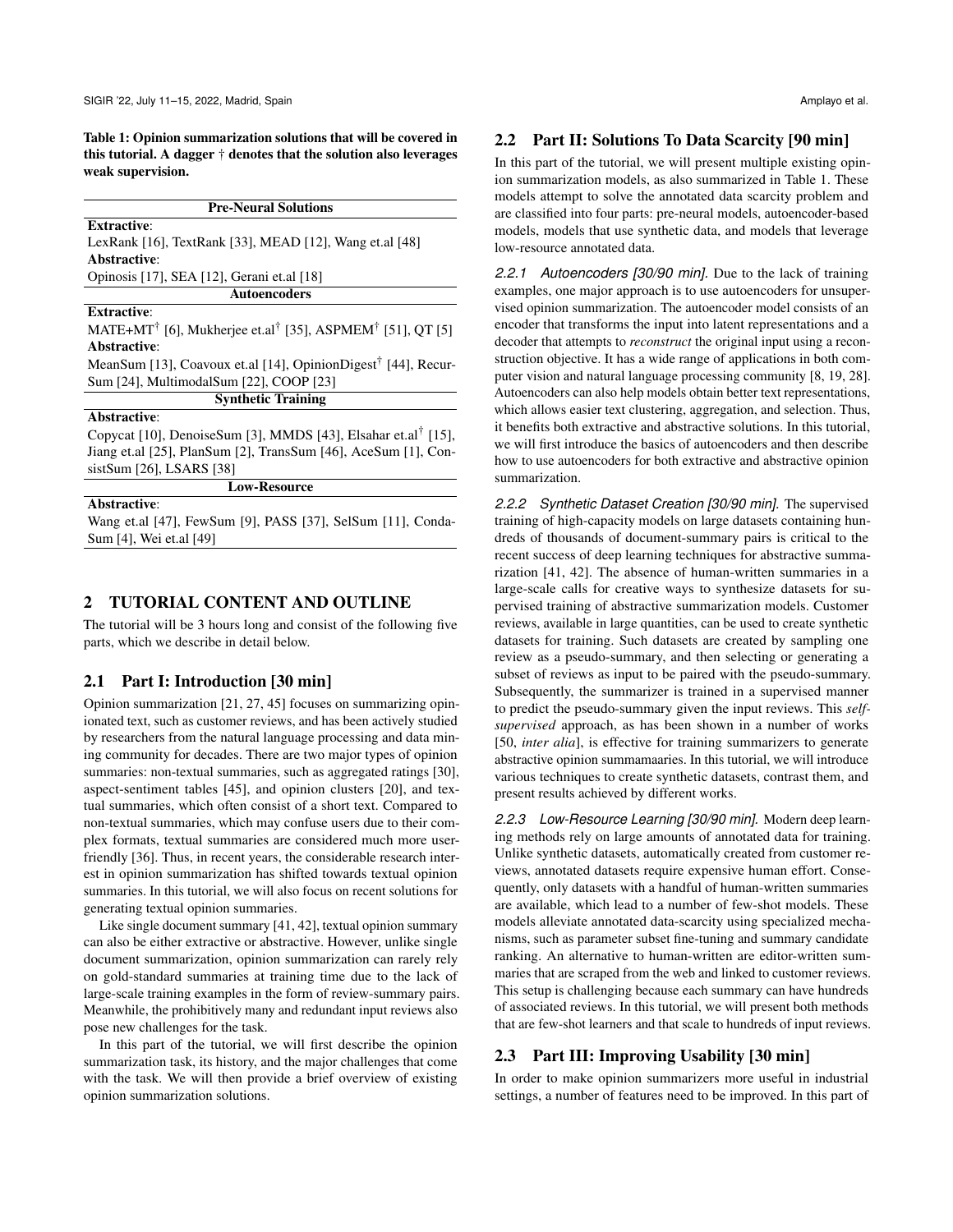the tutorial, we will discuss the following three major features and recent solutions the community has proposed:

- Scalability This refers to the ability to handle a massive number of input reviews. To handle large scale input, the ability to retrieve salient information, e.g., reviews or opinions, becomes a important yet challenging feature for opinion summarization solutions.
- Input Faithfulness This refers to the ability of a summarizer to generate summaries covered in content by input reviews. In other words, the summarizer should not confuse entities or introduce novel content into summaries.
- Controllability This refers to the ability to produce constrained summaries, such as a hotel summary that only includes room cleanliness or a product summary that only covers the negative opinions.

# 2.4 Part IV: Evaluation and Resources [20 min]

As is common in other areas of natural language processing, in opinion summarization, researchers often rely on automatic metrics. These metrics, such as ROUGE [\[29\]](#page-3-51), are based on word overlaps with the reference summary. However, word overlap metrics are limited and can weakly correlate with human judgment. To address these shortcomings, human evaluation is often used, where human annotators assess various aspects of generated summaries. In this tutorial, we will present different kinds of human evaluation experiments, how they are designed, and how they are performed.

## 2.5 Part V: Future work [10 min]

To conclude the tutorial, we will present several notable open questions for opinion summarization, such as the need for additional annotated resources, common issues with the generated summary (e.g., repetition, hallucination, coherency, and factuality), and the ability to handle various type of input data (e.g., images and knowledge bases). Based on these open questions, we will also present future work on opinion summarization.

# 3 OBJECTIVES

In this tutorial, we will cover a wide range of techniques from pre-neural approaches to the most recent advances for opinion summarization. In addition, we will also introduce the commonly used resources and evaluation metrics. Our goal for this tutorial is to increase the interest of the IR community towards the opinion summarization problem and help researchers to start working on relevant problems.

# 4 RELEVANCE TO THE IR COMMUNITY

Sentiment analysis has been a major research area in the IR community. Since the tutorial will cover cutting-edge research in the field, it would attract a wide variety of IR researchers and practitioners. We would also like to emphasize that the interest in opinion mining and summarization techniques in the IR community has been rapidly and significantly increased in recent years. We believe that we are the first to offer a tutorial that covers the series of recent opinion summarization models.<sup>[1](#page-2-0)</sup>



Figure 1: Increasing # of papers for opinion summarization that are published in IR-related venues.

## 5 SUPPORTING MATERIALS

We will share all materials (e.g., slides and leaderboard website) with the participants before the tutorial, which will be also made publicly available.

# 6 INSTRUCTORS

The following will present the tutorial:

*Reinald Kim Amplayo.* is a Research Scientist at Google. He received his PhD from the University of Edinburgh, where his thesis focused on controllable and personalizable opinion summarization. He is a recepient of a best student paper runner-up at ACML 2018.

*Arthur Bražinskas.* is a PhD student at the University of Edinburgh, supervised by Ivan Titov and Mirella Lapata. He focuses on abstractive opinion summarization using variational methods.

*Yoshihiko Suhara.* is a Senior Research Scientist at Megagon Labs. He was an Adjunct Instructor at New College of Florida, where he taught a full-semester Deep Learning course for graduate students. He was previously a Visiting Scientist at the MIT Media Lab (2014- 2016) and a Research Scientist at NTT Laboratories (2008-2014). He received his PhD from Keio University in 2014. His expertise lies in NLP, especially Opinion Mining and Information Extraction.

*Xiaolan Wang.* is a Senior Research Scientist at Megagon Labs. She received her PhD from University of Massachusetts Amherst in 2019. Her research interests include data integration, data cleaning, and natural language processing. She co-instructed the tutorial, *Data Augmentation for ML-driven Data Preparation and Integration*, at VLDB 2021.

*Bing Liu.* is a Distinguished Professor of Computer Science at the University of Illinois at Chicago (UIC). He has published extensively in top conferences and journals. He also authored four books about lifelong learning, sentiment analysis and Web mining. Three of his papers received Test-of-Time awards: two from SIGKDD and one from WSDM. He has served as the Chair of ACM SIGKDD from 2013-2017, as program chair of many leading data mining conferences, including KDD, ICDM, CIKM, WSDM, SDM, and PAKDD, and as associate editor of leading journals such as TKDE, TWEB, DMKD and TKDD. He is a recipient of ACM SIGKDD Innovation Award, and he is a Fellow of the ACM, AAAI, and IEEE.

<span id="page-2-0"></span><sup>&</sup>lt;sup>1</sup>More than 80% of the papers were published within the last three years.